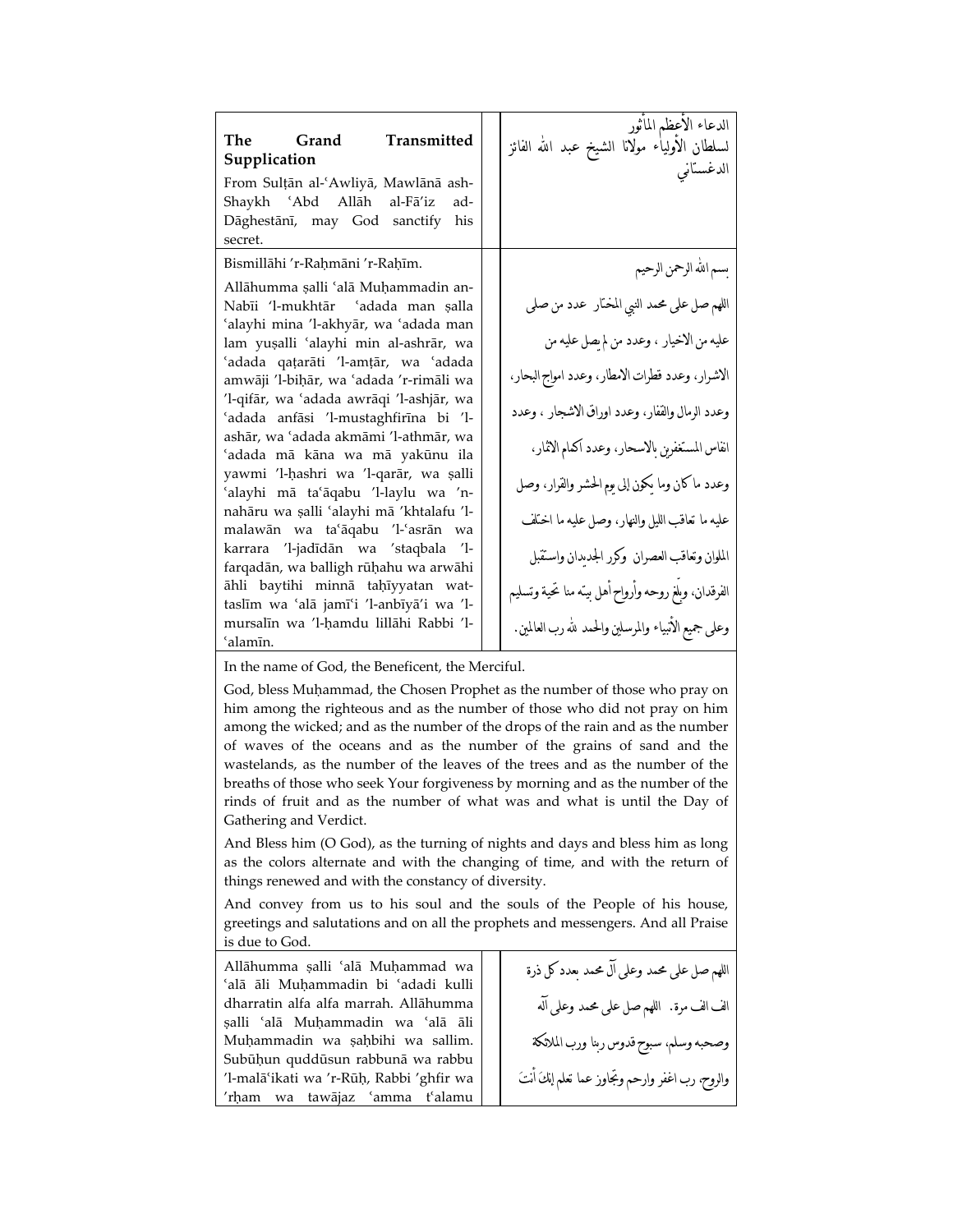| innaka Anta 'l-A'azzu 'l-Akram. |  |  |
|---------------------------------|--|--|
|---------------------------------|--|--|

O God bless Muħammad and the Family of Muħammad as the number of all the atoms in creation a thousand times over. O God bless Muhammad and the Family of Muħammad and His Companions and grant them peace. Glorified and Hallowed art Thou, our Lord and Lord of the angels and the Holy Spirit. O our Lord forgive and have mercy and pardon of what You know (best), for You are surely the Most Honored, the Most Generous

Bismillāhi 'r-Raḥmāni 'r-Raḥīm.

Allāhumma innī astaghfiruka min kulli mā tubtu 'anhu ilayka thumma 'udtu fīhi. Wa astaghfiruka min kulli mā āradtu bihi wajhaka fakhālaţani fīhi la laysa fīhi radā'uk. Wa astaghfiruka li 'nni'am 'illatī taqawwaytu bihā 'alā m¿ašīyatik. Wa astaghfiruka min adhdhunūb 'illatī lā y'alamuhā ghayruka, wa lā yaţali¿u ¿alayhā aħadun siwāk wa lā tasa'ūhā illa rahmatika, wa lā tunjī minhā illa maghfiratuka wa ħilmuka. Lā ilāha illa Anta subhānaka innī kuntu mina 'z-zālimīn.

بسم اهلل الرحمن الرحيم اللهم اهللي استغفرك من كل ما تبت عنه اليك ثم عدت فيه، واستغفرك من كل ما اردت به وجهك فخالطني فيه ما ليس فيه رضائك. واستغفرك للنعم التي تقويت بها على معصيتك، واستغفرك من الذهللوب التي لا يعلمها غيرك ولا يطلع عليها احد سواك ولا تسعها الا رحمتك ولا تنجي منها الا مغفرتك وحلمك لا اله الا أهللتَ سبحاهللك اهللي كنت من الظالمين.

In the name of Allah, the All-Beneficent, the All-Merciful

O Allah, I ask forgiveness of You for everything for which I repented to You then returned to. And I ask forgiveness of You for everything I displeased You with and all that concerns me with which You are displeased. And I ask forgiveness of You for the favors which I used for increasing my disobedience towards You. And I ask forgiveness of You for the sins which no one knows except You and no one sees except You and nothing encompasses except Your Mercy and nothing delivers from except Your forgiveness and clemency. There is no god except You alone. Glory be to You! Indeed I was an oppressor to myself

Allāhumma innī astaghfiruka min kulli zulmin zalamtu bihi 'ībāduka fa ayyamā 'abdan min 'ibādika aw amatin min imā'ika zalamtu fī badanihi aw ¿irdhihi aw mālihi f'āţihi min khazā'inak 'illati lā tanquş, wa as'aluka an tukrimanī bi rahmatik 'illati wasi'at kulla shay'in wa lā tuhīnanī bi 'adhābika wa t'uțīanī mā as'aluka fa innī ħaqīqun bi-raħmatika ya Arħam ar-rāhimīn. Wa salla-Allāhu 'alā sayyidinā Muħammadin wa ālihi wa šāħbihi ajmā¿īn wa lā ħawla wa lā quwwata illa billāhi 'l-'Aliyyi 'l-'Aẓīm.

اللهم اهللي استغفرك من كل ظلم ظلمت به عبادك فايما عبد من عبادك أو أمة من امائك ظلمت في بدهلله أو عرضه أو ماله فأعطه من خزائنك التي لا تنقص وأسألك ان تكرمني برحمتك التي وسعت كل شيء ولا تهينني بعذابك وتعطيني ما أسألك فاهللي حقيق برحمتك يا ارحم الراحمين. وصلى اهلل على سيدهللا محمد وآله وصحبه أجمعين، ولا حول ولا قوة الا باهلل العلي العظيم.

O God, I ask forgiveness of You for the injustice I committed against Your servants. Whatever of Your male or female servants whom I have hurt, physically or in their dignity or in their property give them of Your bounty which lacks nothing. And I ask You to honor me with Your mercy which encompasses all things. Do not humble me with Your punishment but give me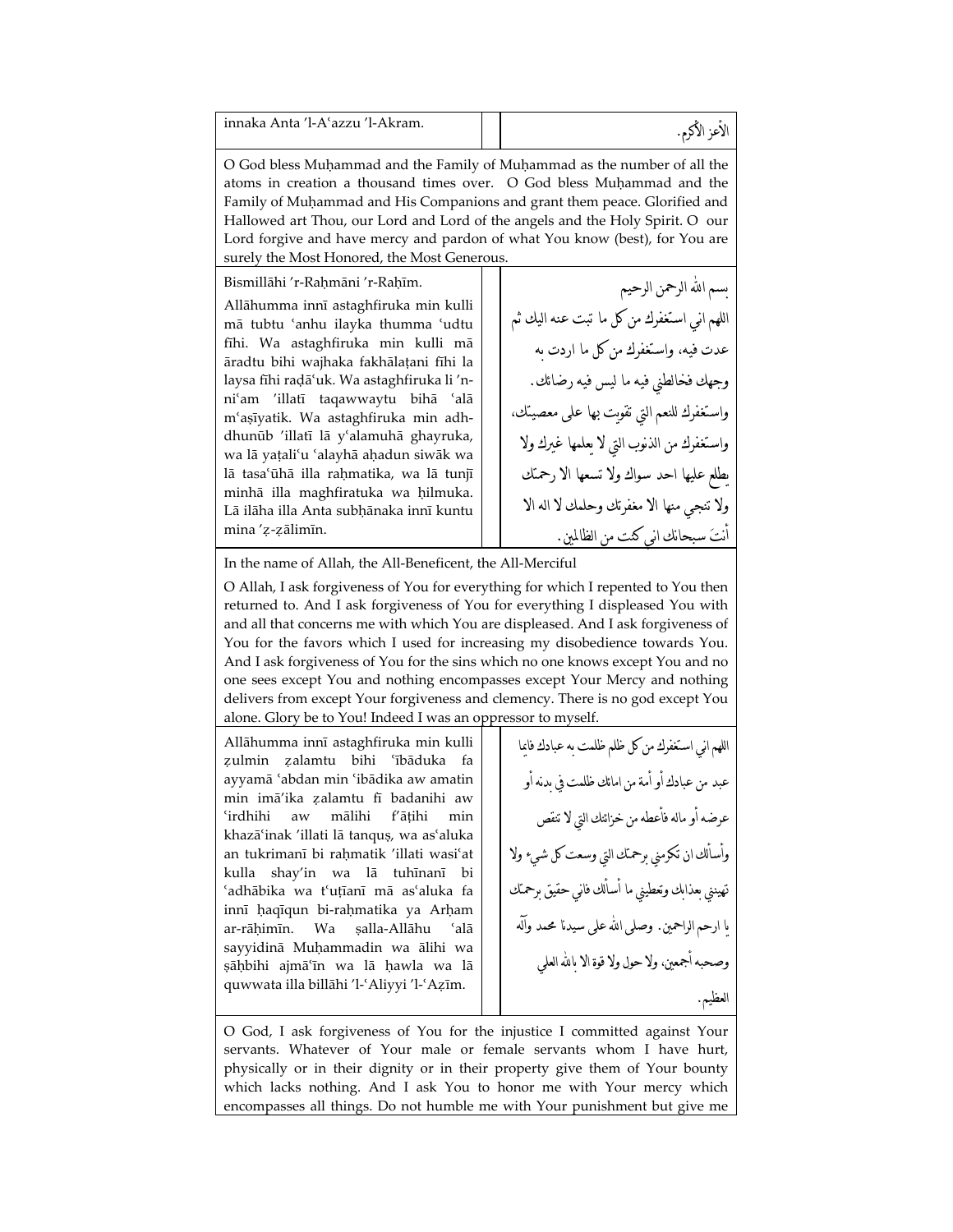what I ask of You, for I am in great need of Your mercy, O Most Merciful of the merciful. May God send blessings upon Muḥammad and upon all his companions. And there is no power and no strength save in God, the Most High, the Great.

Bismillāhi 'r-Raḥmāni 'r-Raḥīm.

Bismillāhi 'n-Nūr, nūrun 'alā nūr, alhamdulillāhi 'lladhī khalaqa 'ssamawāti wa 'l-ard wa ja'ala az-Ƹulumāti wa 'n-nūr wa anzala attawrāta ¿alā jabali 'ţ-Ţūri fī kitābin mastūr.

Wa 'l-ħamdulillāhi 'lladhī hūwa bi 'l-Ghanī madhkūr wa bi 'l-'Izzi wa 'l-Jalāl mashhūr, w'alhamdulillāhi 'lladhī khalaq as-samāwāti wa 'l-ard wa ja'ala 'Ƹ-zulumāti wa 'n-nūr thumma 'lladhīna kafarū bi-rabbihim ya'dilūn. Kāf, Hā, 'Ayn, Ṣād. Ḥā, Mīm, 'Ayn, Sīn, Qāf. Īyāka n'abudu wa Īyāka nasta'īn. Yā Ħayyu Yā Qayyūm. Allāhu laţīfun bi ¿ibādihi yarzuqū man yashā'u wa Hūwa 'l-Qawiyyu 'l-'Azīz. Yā Kāfī kulla shay'in ikfinī waşrif 'anī kulla shay'in innaka Qādirun ¿alā kulli shay'in biyadika 'l-khayr innaka 'alā kulli shay'in Qadīr.

سم الله الرحمن الرحيم سم الله النور، نور على نور والحمد لله الذي خلق السموات والارض وجعل الظلمات والنور وانزل التوراة على جبل الطور في كتاب مسطور ، والحمد هلل الذي هو بالغنى مذكور بالعز والجلال مشهور، والحمد هلل الذي خلق السموات والارض وجعل الظلمات والنور ثم الذين كفروا بربهم يعدلون، كهيعص حمعسق اياك نعبد واىاك نستعين ما حي ما قيوم، الله لطيف معباده يرزق من يشاء وهو القوي العزيز، يا كافي كل شيء اكفني واصرف عني كل شيء إهللكَ قادر على كل شيء بيدك الخير إهللكَ على كل شيء قدير

In the name of God, the All-Beneficent, the All-Merciful.

In the name of God, the Source of Light, Light upon Light. All praise is due to God who hath created the heavens and the earth. He created the darkness and the light and hath revealed the Torah on Mount Tūr in a Composed Book. All praise is due to God who created the heavens and the earth and created the darkness and the light.

*"Yet those who reject Faith hold (others) as equal, with their Guardian-Lord."* (6:1)

*Kāf, Hā, ¿Ayn, Šād. Ħā, Mīm, Sīn, Qāf. "You alone do we worship and You alone do ask for help."* (1:4)

O Ever-Living One, O Self-subsisting One.

*"Gracious is Allah to His servants: He gives Sustenance to whom He pleases: and He has power and can carry out His Will."* (42:19)

O Giver of all, provide me and turn from me everything that harms me. Surely You are capable over all things. In Your hands is all good and You have power over all things.

| Allāhumma ya Kathīr an-nawāli wa yā<br>Dāʿim al-wiṣāli wa yā Ḥusna 'l-fiʿāli wa<br>yā Razzāq al-ʿibādi ʿalā kulli ḥāl.            | اللهم ياكثير النوال ويا دائم الوصال ويا حسن الفعال ويا<br>رازق العباد على كل حال. |
|-----------------------------------------------------------------------------------------------------------------------------------|-----------------------------------------------------------------------------------|
| O God, the One who Grants plenty, O One of the Abiding Connection, O Doer of<br>Good, O Provider of Your servants in every state. |                                                                                   |
| Allāhumma in dakhala 'sh-shaku fī                                                                                                 | االلهم إن دخل الشك في إيماني بك ولم أعلم به  تبت                                  |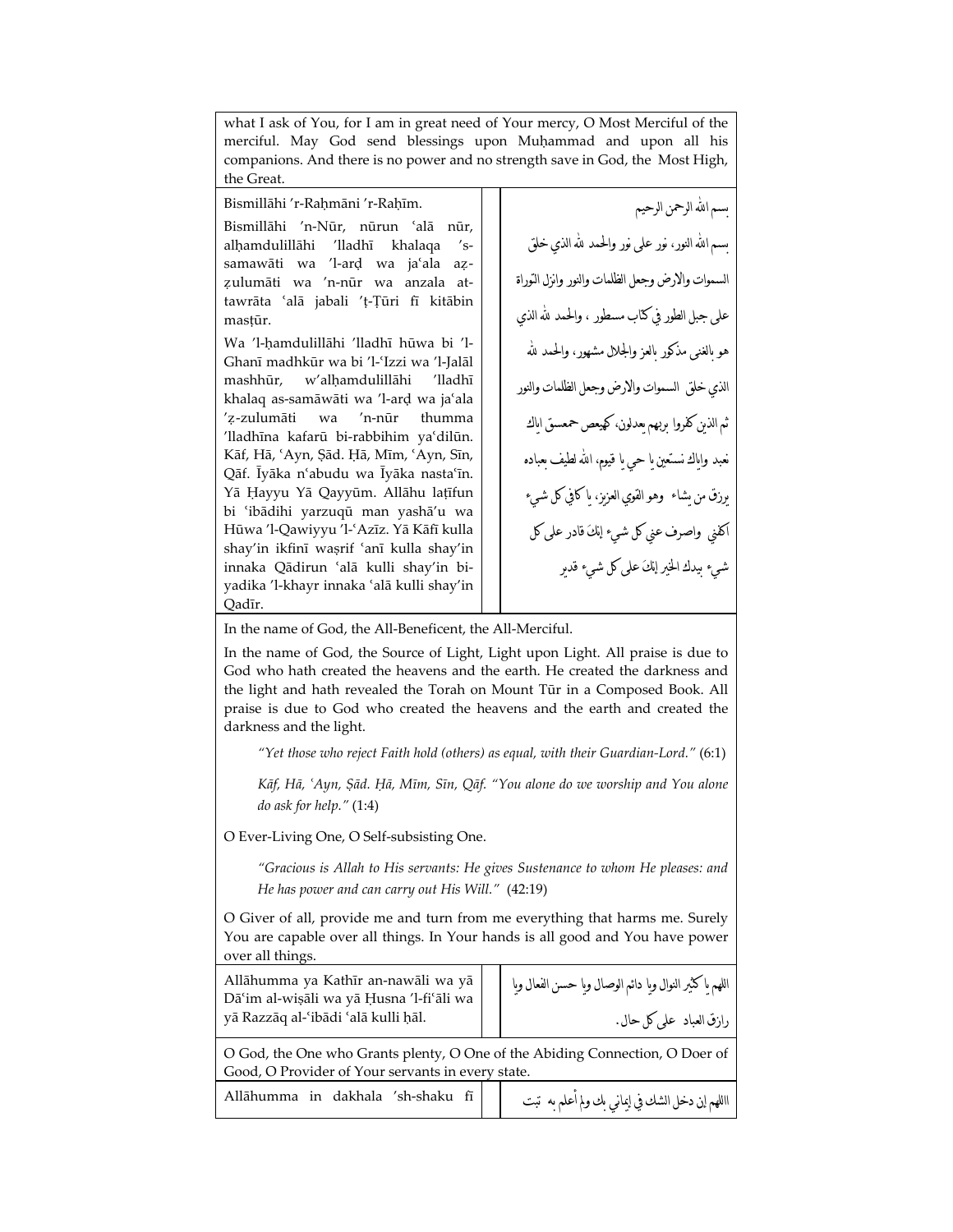| īmānī bika wa lam ā'alam bihi tubtu<br>aqūlu lā ilāha<br>ill-Allāh<br>ʻanhu<br>wa<br>Muḥammadur-Rasūlullāh 爨.                                                                                   | عنه وأقول لا إله إلا الله محمد رسول الله ﷺ.                                                                               |  |
|-------------------------------------------------------------------------------------------------------------------------------------------------------------------------------------------------|---------------------------------------------------------------------------------------------------------------------------|--|
| O God, if doubt has entered my belief in You, and of which I was unaware, I<br>repent from it and say: There is no god except God, Muhammad # is the Prophet<br>of God.                         |                                                                                                                           |  |
| Allāhumma in dakhal ash-shakka wa 'l-<br>kufr fī tawhīdī īyāka wa lam ā'alam bihi<br>tubtu 'anhu wa aqūlu lā ilāha ill-Allāh<br>Muhammadur-Rasūlullāh 囊.                                        | اللهم إن دخل الشك والكفر في توحيدي اياك ولم اعلم<br>به  تبت عنه وأقول لا إله إلا الله محمد رسول الله ﷺ.                   |  |
| O God, if doubt and disbelief entered my affirmation of Your Oneness, and of<br>which I was unaware, I repent from it and say: There is no god except God,<br>Muhammad # is the Prophet of God. |                                                                                                                           |  |
| Allāhumma in dakhala ash-shubhata fī<br>m'arifati īyāka wa lam ā'alam bihi tubtu<br>aqūlu lā ilāha<br>ʻanhu<br>wa<br>ill-Allāh<br>Muḥammadur-Rasūlullāh 爨.                                      | اللهم ان دخلت الشبهة  في معرفتي اياك ولم اعلم به<br>تبت عنه وأقول لا إله إلا الله محمد رسول الله ﷺ .                      |  |
| O God, if doubt enters my realization of You, and of which I was unaware, I<br>repent from it and say: There is no god except God, Muhammad : is the Prophet<br>of God.                         |                                                                                                                           |  |
| Allāhumma in dakhala 'l-'ujb wa 'r-<br>riyā' wa 'l-kibrīyā wa 's-sum'atu fī 'ilmī<br>wa lam ā'alam bihi tubtu 'anhu wa<br>aqūlu lā ilāha ill-Allāh Muhammadur-<br>Rasūlullāh 囊.                 | اللهم إن دخل العجب والرياء والكبرياء والسمعة في<br>علمي ولم أعلم به  تبت عنه وأقول لا إله إلا الله محمد<br>رسول الله ﷺ.   |  |
| O God, if vanity, affected piety, arrogance and infamy affected me and of which I<br>was unaware, I repent from it and say: There is no god except God, Muhammad<br>囊 is the Prophet of God.    |                                                                                                                           |  |
| Allāhumma in jara 'l-kadhiba 'alā lisānī<br>wa lam ā'alam bihi tubtu 'anhu wa<br>aqūlu lā ilāha ill-Allāh Muhammadur-<br>Rasūlullāh 囊.                                                          | اللهم إن جرى الكذب على لساني ولم أعلم به  تبت<br>عنه وأقول لا إله إلا الله محمد رسول الله ﷺ.                              |  |
| O God, if lies run upon my tongue, of which I was unaware, I repent from it and<br>say: There is no god except God, Muhammad # is the Prophet of God.                                           |                                                                                                                           |  |
| Allāhumma in dakhala'n-nifāq fī qalbī<br>min adh-dhunūbi 's-saghā'iri wa 'l-<br>kabā'iri wa lam āʿalam bihi tubtu ʿanhu<br>ilāha<br>ill-Allāh<br>aqūlu<br>lā<br>wa<br>Muḥammadur-Rasūlullāh 斃.  | اللهم ابن دخل النفاق في قلبي من الذنوب الصغائر<br>والكبائر ولم أعلم به  تبت عنه وأقول لا إله إلا الله<br>محمد رسول الله ﷺ |  |
| O God, if hypocrisy entered my heart from the minor and major sins, and of<br>which I was unaware, I repent from it and say: There is no god except God,<br>Muhammad # is the Prophet of God.   |                                                                                                                           |  |
| Allāhumma mā asdayta ilayya min<br>khayrin wa lam ashkuruka wa lam<br>ā'alam bihi tubtu 'anhu wa aqūlu lā<br>ilāha<br>ill-Allāh<br>Muhammadur-<br>Rasūlullāh 囊.                                 | اللهم ما اسديت إليّ من خير ولم أشكرك ولم أعلم به<br>تبت عنه وأقول لا إله إلا الله محمد رسول الله ﷺ.                       |  |
| O Allāh, from what You have granted me of all that is good and for which I had                                                                                                                  |                                                                                                                           |  |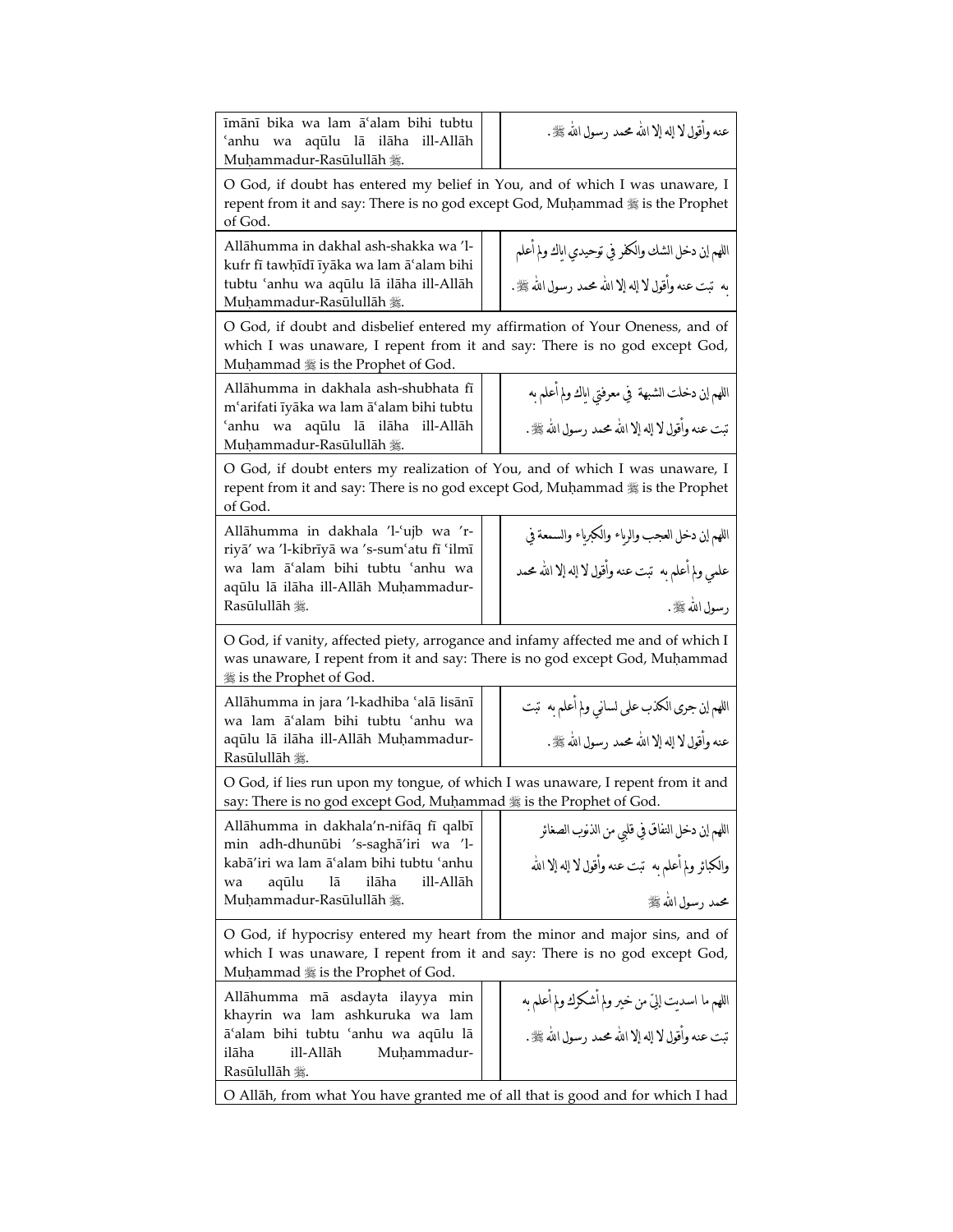| not thanked You, and I was unaware of it, I repent from it and say: There is no<br>god except God, Muhammad # is the Prophet of God.                                                                                                          |                                                       |  |
|-----------------------------------------------------------------------------------------------------------------------------------------------------------------------------------------------------------------------------------------------|-------------------------------------------------------|--|
| Allāhumma mā qadarta lī min amrin<br>wa lam ardāhu wa lam ā'alam bihi                                                                                                                                                                         | اللهم ما قدرت لي من أمر ولم أرضه ولم أعلم به  تبت     |  |
| tubtu 'anhu wa aqūlu lā ilāha ill-Allāh<br>Muḥammadur-Rasūlullāh 攤.                                                                                                                                                                           | عنه وأقول لا إله إلا الله محمد رسول الله ﷺ.           |  |
| O God, whatever You have destined for me in matters which I did not accept,<br>and of which I was unaware, I repent from it and say: There is no god except<br>God, Muhammad # is the Prophet of God.                                         |                                                       |  |
| Allāhumma mā an'amta 'alayya min<br>n'imatin fa-'asaytuka wa ghafaltu 'an                                                                                                                                                                     | اللهم ما انعمت من نعمة فعصيتك وغفلت عن شكرك           |  |
| shukrika wa lam ā'alam bihi tubtu<br>'anhu wa aqulu lā ilāha ill-Allāh                                                                                                                                                                        | ولم أعلم به  تبت عنه وأقول لا إله إلا الله محمد رسول  |  |
| Muhammadur-Rasūlullāh 攤.                                                                                                                                                                                                                      | الله ﷺ.                                               |  |
| O God, from what You had conferred upon me of bounty for which I neglected<br>to thank You, and of which I was unaware, I repent from it and say: There is no<br>god except God, Muḥammad # is the Prophet of God.                            |                                                       |  |
| Allāhumma mā mananta bihi 'alayya<br>min khayrin fa lam āḥmaduka 'alayhi                                                                                                                                                                      | اللهم ما مننت به علي من خير فلم أحمدك عليه ولم        |  |
| wa lam ā'alam bihi tubtu 'anhu wa<br>aqūlu lā ilāha ill-Allāh Muhammadur-                                                                                                                                                                     | أعلم به  تبت عنه وأقول لا إله إلا الله محمد رسول الله |  |
| Rasūlullāh 囊.                                                                                                                                                                                                                                 | ⊯.                                                    |  |
| O God, whatever You have bestowed on me of goodness and I did not praise<br>You for it, and of which I was unaware, I repent from it and say: There is no god<br>except God, Muhammad # is the Prophet of God.                                |                                                       |  |
| Allāhumma ma dayyatu min 'umrī wa<br>lam tarda bihi tubtu 'anhu wa aqulu lā                                                                                                                                                                   | اللهم ما ضيعت من عمري ولم ترض به وتبت عنه             |  |
| ill-Allāh<br>Muḥammadur-<br>ilāha<br>Rasūlullāh 囊.                                                                                                                                                                                            | وأقول لا إله إلا الله محمد رسول الله ﷺ .              |  |
| O God, whatever I have wasted from my allotted lifetime which You were not<br>pleased, I repent from it and say: There is no god except God, Muhammad : is<br>the Prophet of God.                                                             |                                                       |  |
| Allāhumma bimā awjabta 'alayya min<br>al-nazari min masnū'ātika fa-ghafaltu                                                                                                                                                                   | اللهم بما اوجبت عليّ من النظر في مصنوعاتك فغفلت       |  |
| 'anhu wa lam ā'alam bihi tubtu 'anhu<br>ilāha<br>ill-Allāh<br>aqūlu<br>lā<br>wa                                                                                                                                                               | عنه ولم أعلم به  تبت عنه وأقول لا إله إلا الله محمد   |  |
| Muḥammadur-Rasūlullāh 攤.                                                                                                                                                                                                                      | رسول الله ﷺ .                                         |  |
| O God, of what You have imposed upon me in the observation of the creation of<br>Your design and of which I was heedless, and I was unaware of it, I repent from<br>it and say: There is no god except God, Muḥammad # is the Prophet of God. |                                                       |  |
| Allāhumma mā qaṣartu 'anhu āmālī fī<br>rajā'ika wa lam ā'alam bihi tubtu 'anhu                                                                                                                                                                | اللهم ما قصرت عنه آمالي في رجائك ولم أعلم به  تبت     |  |
| ilāha<br>ill-Allāh<br>aqūlu<br>lā<br>wa<br>Muḥammadur-Rasūlullāh 攤.                                                                                                                                                                           | عنه وأقول لا إله إلا الله محمد رسول الله ﷺ.           |  |
| O God, from whatever fell short of my hope in my turning to You, and of which I<br>was unaware, I repent from it and say: There is no god except God, Muhammad<br>囊 is the Prophet of God.                                                    |                                                       |  |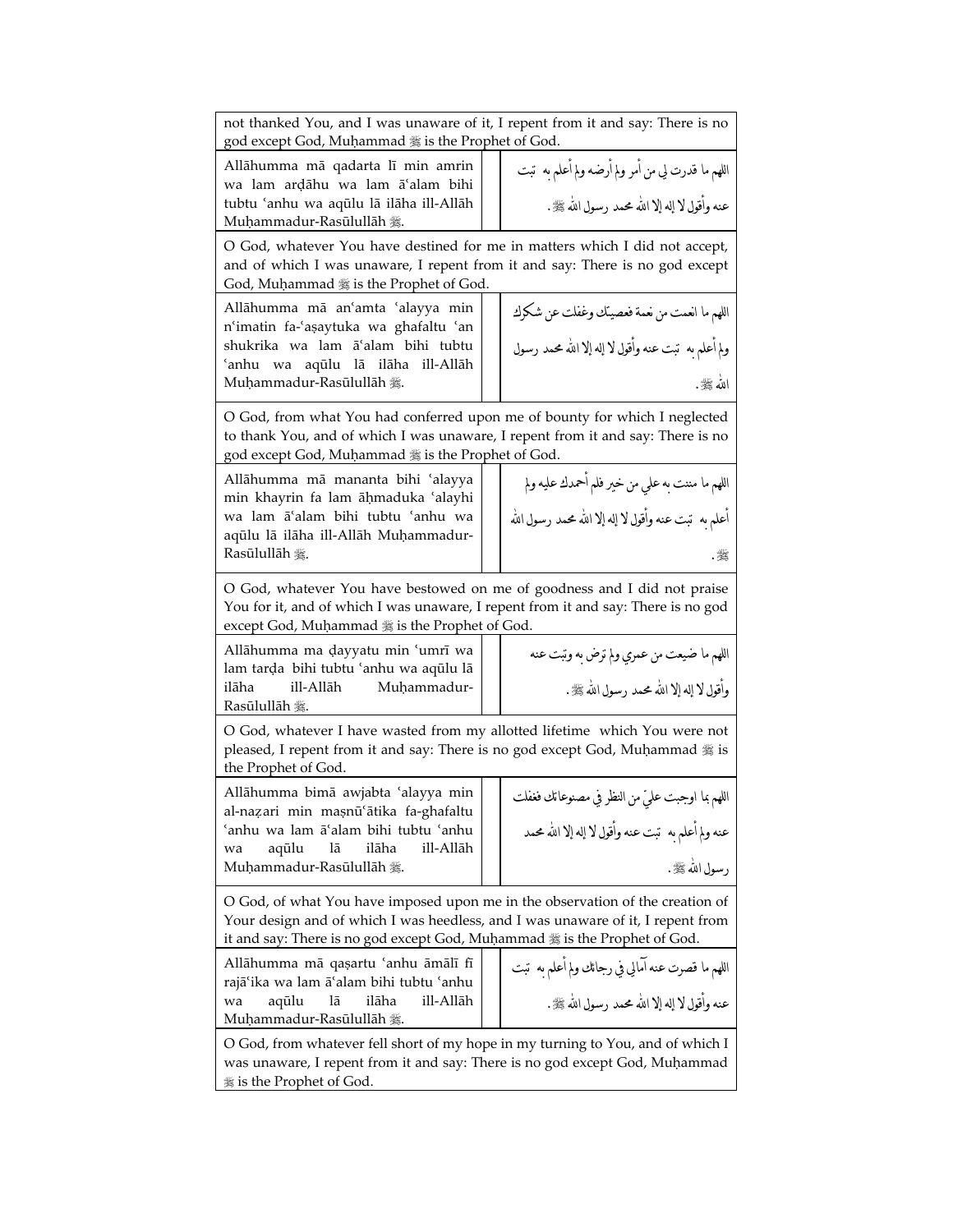| Allāhumma mā'tamadtu 'alā aḥadin<br>siwāka fī 'sh-shadā'idi wa lam ā'alamu<br>bihi tubtu 'anhu wa aqulu lā ilāha ill-<br>Allāh Muḥammadur-Rasūlullāh 難.                                                                        | اللهم ما اعتمدت على احد سواك في الشدائد ولم أعلم<br>ىه  تبت عنه وأقول لا إله إلا الله محمد رسول الله ﷺ.          |  |
|--------------------------------------------------------------------------------------------------------------------------------------------------------------------------------------------------------------------------------|------------------------------------------------------------------------------------------------------------------|--|
| O God, from placing dependence on other than You in the face of calamities, and<br>of which I was unaware, I repent from it and say: There is no god except God,<br>Muhammad 5 is the Prophet of God.                          |                                                                                                                  |  |
| Allāhumma mā astana'tu li-ghayrika<br>fi'sh-shadā'idi wa 'n-nawā'ibi wa lam<br>ā'alam bihi tubtu 'anhu wa aqūlu lā<br>ilāha<br>ill-Allāh<br>Muḥammadur-<br>Rasūlullāh 囊.                                                       | اللهم ما استعنت بغيرك في الشدائد والنوائب ولم اعلم<br>به  تبت عنه وأقول لا إله إلا الله محمد رسول الله ﷺ.        |  |
| O God, in what I had sought assistance from other than You in calamities and<br>misfortune, and of which I was unaware, I repent from it and say: There is no<br>god except God, Muḥammad # is the Prophet of God.             |                                                                                                                  |  |
| Allāhumma in zalla lisānī bis-su'āli li-<br>ghayrika wa lam ā'alam bihi tubtu<br>ʿanhu wa aqūlu lā ilāha<br>ill-Allāh<br>Muhammadur-Rasūlullāh 爨.                                                                              | اللهم ان زل لساني بالسؤال لغيرك ولم أعلم به  تبت عنه<br>وأقول لا إله إلا الله محمد رسول الله ﷺ .                 |  |
| O God, if my tongue has slipped by askng other than You and I was unaware of<br>it, I repent from it and say: There is no god except God, Muhammad # is the<br>Prophet of God.                                                 |                                                                                                                  |  |
| Allāhumma mā saluha min shānī bi-<br>fadlika farā'ituhu min ghayrika wa lam<br>ā'alam bihi tubtu 'anhu wa aqūlu lā<br>ill-Allāh<br>Muḥammadur-<br>ilāha<br>Rasūlullāh 囊.                                                       | اللهم ما صَلح من شَاَني بفضلك فرأيَنه من غيرك ولم<br>أعلم به  تبت عنه وأقول لا إله إلا الله محمد رسول الله<br>괤. |  |
| O God, whatever was rectified in my affairs through Your Grace and I saw it<br>coming from other than You, and I was unaware of it, I repent from it and say:<br>There is no god except God, Muḥammad # is the Prophet of God. |                                                                                                                  |  |
| Allāhumma bi-haqqi lā ilāha ill-Allāh<br>wa bi-'izzatih                                                                                                                                                                        | اللهم بحق لا إله إلا الله وبعزته                                                                                 |  |
| O God, by the right of lā ilāha ill-Allāh and its Might;                                                                                                                                                                       |                                                                                                                  |  |
| Wa bi-haqqi 'l-'arshi wa 'azamatihih                                                                                                                                                                                           | و بحق العرش وعظمته                                                                                               |  |
| And by the right of the Throne and its grandeur;                                                                                                                                                                               |                                                                                                                  |  |
| Wa bi-haqqi 'l-kursī wa sa'atih                                                                                                                                                                                                | وبجق الكرسي وسعته                                                                                                |  |
| And by the right of the Chair and its vastness;                                                                                                                                                                                |                                                                                                                  |  |
| Wa bi-haqqi 'l-qalami wa jariyatihi                                                                                                                                                                                            | و بحق القلم وجَرَبَنه                                                                                            |  |
| And by the right of the Pen and its motion;                                                                                                                                                                                    |                                                                                                                  |  |
| Wa bi-haqqi 'l-lawhi wa hafazatih                                                                                                                                                                                              | و بحق اللوح وحفظته                                                                                               |  |
| And by the right of the Tablet and its preservation;                                                                                                                                                                           |                                                                                                                  |  |
| Wa bi-haqqi 'l-mīzāni wa khifatih                                                                                                                                                                                              | و بحق الميزان وخفته                                                                                              |  |
| And by the right of the Scale and its accuracy;                                                                                                                                                                                |                                                                                                                  |  |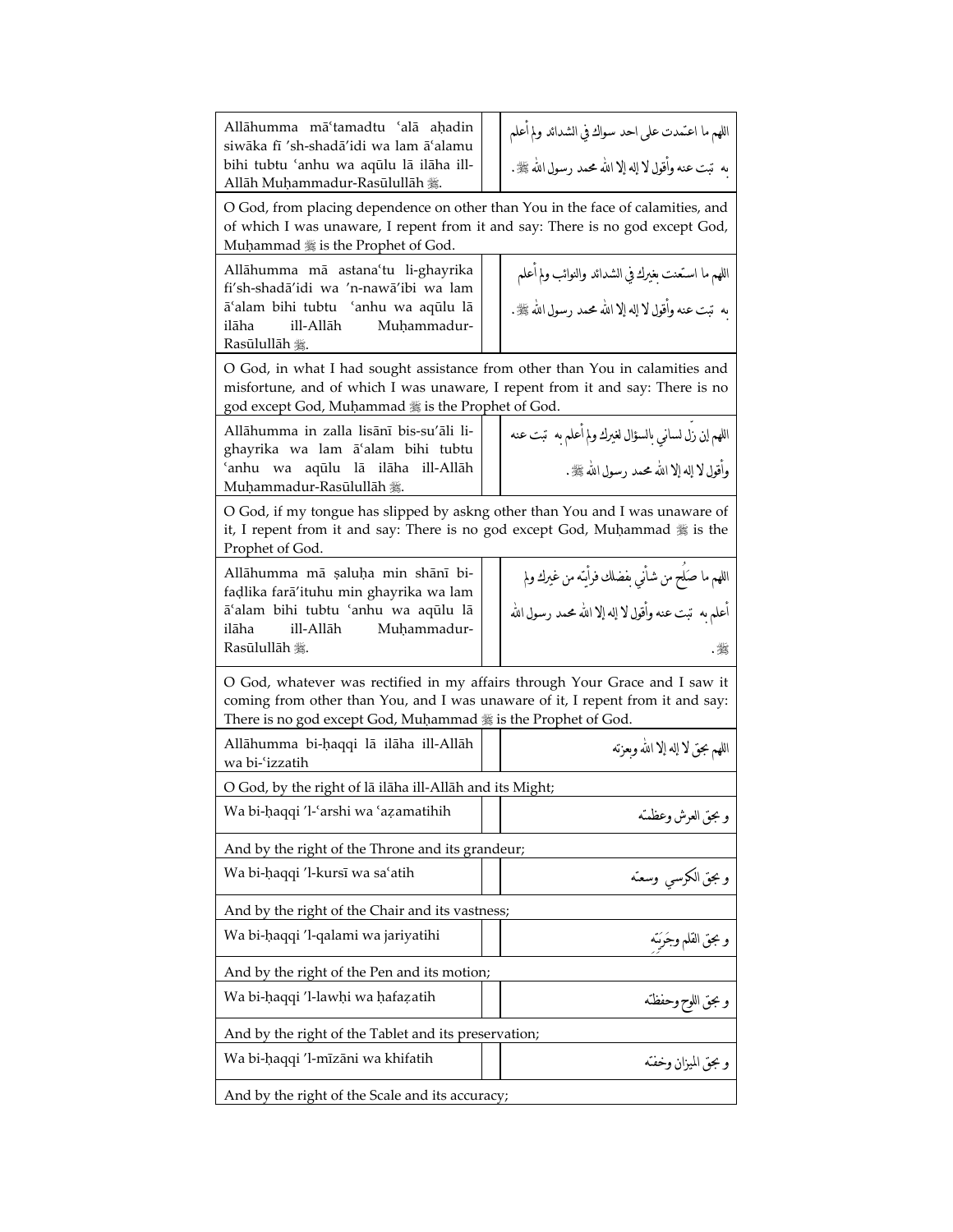| Wa bi-haqqi 's-Sirāti wa riqqatihi                                   | وبجق الصراط ورقته    |
|----------------------------------------------------------------------|----------------------|
| And by the right of the Bridge and it narrowness;                    |                      |
| Wa bi-haqqi Jibrīl wa amānatihi                                      | و بجق جبريل وامأنته  |
| And by the right of Jibril and his trust;                            |                      |
| Wa bi-haqqi Ridwān wa jannatih                                       | و بحق رضوان وجنته    |
| And by the right of Ridwān and his paradise;                         |                      |
| Wa bi-haqqi Mālik wa zabānīyatih                                     | و بحق مالك وزىانيته  |
| And by the right of Mālik and his angels of punishment;              |                      |
| Wa bi-haqqi Mīkā'īl wa shafqatih                                     | وبجق ميكائيل وشفقته  |
| And by the right of Mīkā'īl and his compassion;                      |                      |
| Wa bi-haqqi Isrāfīl wa nafkhatih                                     | و بحق اسرافیل ونفخته |
| And by the right of Israfil and his blowing (of the Trumpet);        |                      |
| Wa bi-haqqi 'Azrā'īl wa qabdatih                                     | وبجق عزرائيل وقبضته  |
| And by the right of 'Azrā'īl and his seizing (of the soul in death); |                      |
| Wa bi-haqqi Adam wa safwatih                                         | و بحق آدم وصفونه     |
| And by the right of Adam and his purity;                             |                      |
| Wa bi-haqqi Shu'ayb wa nubūwwatih                                    | و بحق شعيب ونبوته    |
| And by the right of Shu'ayb and his prophethood;                     |                      |
| Wa bi-haqqi Nūh wa safīnatih                                         | وبجق نوح وسفينته     |
| And by the right of Nūḥ and his vessel;                              |                      |
| Wa bi-haqqi Ibrāhīm wa khullatih                                     | وبجق ابراهيم وخلته   |
| And by the right of Ibrāhīm and his Friendship (to God);             |                      |
| Wa bi-haqqi Ishaq wa diyanatih                                       | وبجق اسحاق ودبانته   |
| And by the right of Ishaq and his belief;                            |                      |
| Wa bi-haqqi Ismā'īl wa fidyatih                                      | و بحق اسماعيل وفدسّه |
| And by the right of Isma <sup>'</sup> il and his ransom;             |                      |
| Wa bi-haqqi Yūsuf wa ghurbatih                                       | وبجق بوسف وغرىته     |
| And by the right of Yūsuf and his estrangement;                      |                      |
| Wa bi-haqqi Mūsā wa āyātih                                           | و بحق موسىي وآبانه   |
| And by the right of Mūsa and his signs;                              |                      |
| Wa bi-haqqi Hārūn wa hurmatih                                        | و بحق هارون وحرمته   |
| And by the right of Hārūn and his sanctity;                          |                      |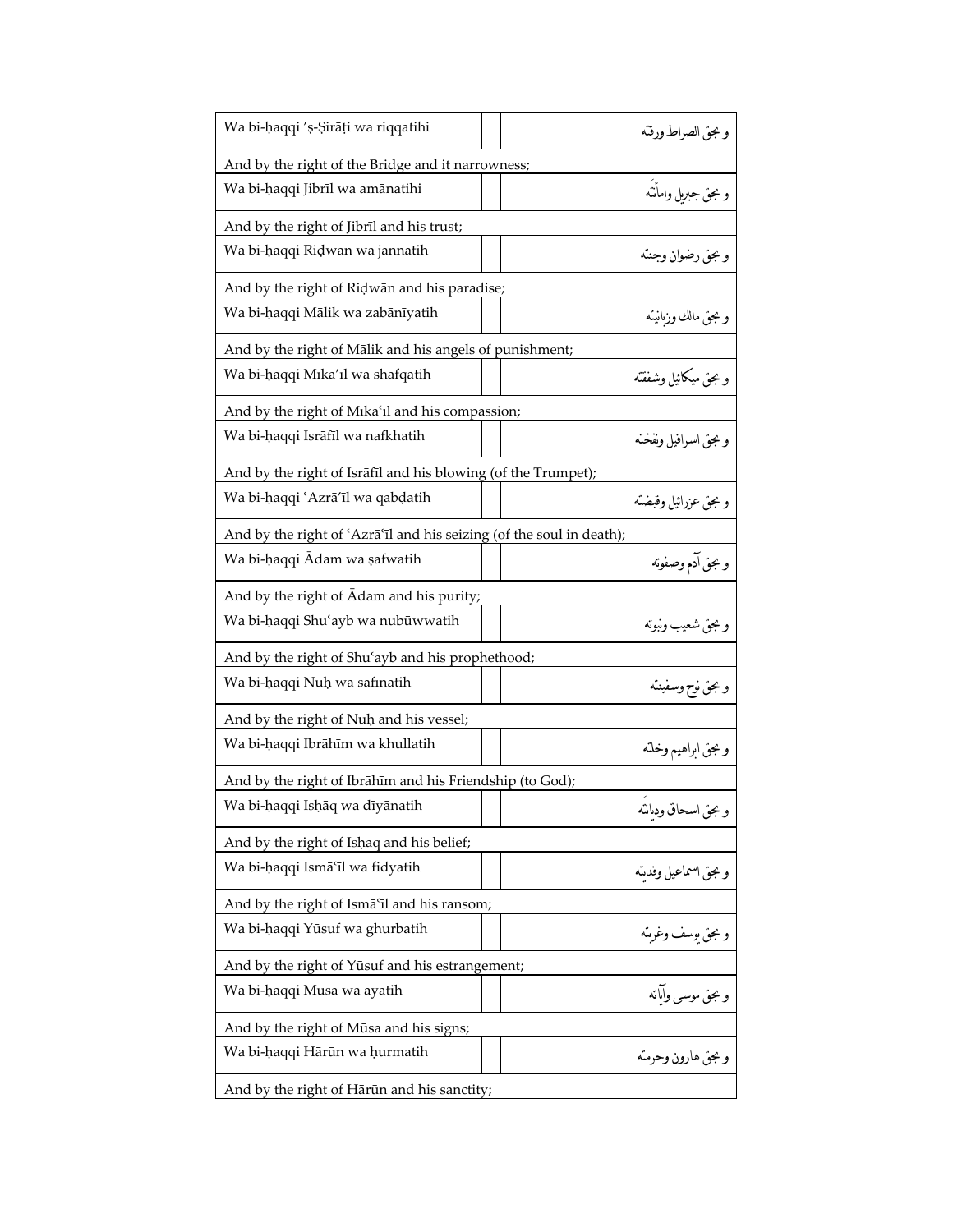| Wa bi-haqqi Hūd wa haybatih                                                                                                                                                                                                                                                                                                                                                                                                 | و بحق هود وهيبته                                                                                                                                           |  |
|-----------------------------------------------------------------------------------------------------------------------------------------------------------------------------------------------------------------------------------------------------------------------------------------------------------------------------------------------------------------------------------------------------------------------------|------------------------------------------------------------------------------------------------------------------------------------------------------------|--|
| And by the right of Hūd and his Majesty;                                                                                                                                                                                                                                                                                                                                                                                    |                                                                                                                                                            |  |
| Wa bi-haqqi Sālih wa nāqatih                                                                                                                                                                                                                                                                                                                                                                                                | و بحق صالح وناقته                                                                                                                                          |  |
| And by the right of Salih and his she-camel;                                                                                                                                                                                                                                                                                                                                                                                |                                                                                                                                                            |  |
| Wa bi-haqqi Lūț wa jīratih                                                                                                                                                                                                                                                                                                                                                                                                  | و بجق لوط وجبرته                                                                                                                                           |  |
| And by the right of Lūț and his guests;                                                                                                                                                                                                                                                                                                                                                                                     |                                                                                                                                                            |  |
| Wa bi-haqqi Yūnus wa da'watih                                                                                                                                                                                                                                                                                                                                                                                               | و مجق يونس ودعونه                                                                                                                                          |  |
| And by the right of Yūnus and his invocation;                                                                                                                                                                                                                                                                                                                                                                               |                                                                                                                                                            |  |
| Wa bi-haqqi Dānyāl wa karāmatih                                                                                                                                                                                                                                                                                                                                                                                             | و بحق دنیال وکرامته                                                                                                                                        |  |
| And by the right of Danyal and his miracles;                                                                                                                                                                                                                                                                                                                                                                                |                                                                                                                                                            |  |
| Wa bi-haqqi Zakariyā wa tahāratih                                                                                                                                                                                                                                                                                                                                                                                           | و بحق زكرىا وطهارته                                                                                                                                        |  |
| And by the right of Zakariya and his purity;                                                                                                                                                                                                                                                                                                                                                                                |                                                                                                                                                            |  |
| Wa bi-haqqi 'Isā wa sīyāhatih                                                                                                                                                                                                                                                                                                                                                                                               | وبجق عيسى وسياحته                                                                                                                                          |  |
| And by the right of 'Isa and his wandering;                                                                                                                                                                                                                                                                                                                                                                                 |                                                                                                                                                            |  |
| Wa bi-ḥaqqi sayyidinā Muḥammadin 攤<br>wa shafāʻatih                                                                                                                                                                                                                                                                                                                                                                         | وبجق سيدنا محمد(ص) وشفاعته                                                                                                                                 |  |
| And by the right of Our Master Muhammad and his Intercession;                                                                                                                                                                                                                                                                                                                                                               |                                                                                                                                                            |  |
| An taghfir lanā wa li-wālidīynā wa li-<br>'ulamā'inā wa an tākhudha bi-yadī wa<br>t'utīyanī su'āli wa tubalighanī āmālī wa<br>an taşrifa 'anī kulla man 'aādānī bi-<br>rahmatika yā Arhamu 'r-Rāhimīn, wa<br>tahfaznī min kulli sū'in, lā ilāha illa                                                                                                                                                                        | ان تغفر لنا ولوالدينا ولعلمائنا وان تأخذ بيدى وتعطيني<br>سؤالي وتبلغني آمالي وان تصرف عني كل من عاداني<br>برحمنك يا ارحم الراحمين وتحفظني من كل سوء لا إله |  |
| Anta, subhānaka innī kuntu min az-<br>zālimīn.                                                                                                                                                                                                                                                                                                                                                                              | إلا أنتَ سبحانك إني كنت من الظالمين                                                                                                                        |  |
| That You forgive us, our parents and our scholars and that You take me by the<br>hand and that You grant me my asking and that You cause me to reach my<br>aspirations and that You fend off all those who seek to harm me, by Your mercy,<br>O the Most Merciful of those who give mercy. And to protect me from every<br>vice. There is no god except You, Glory be to You! Surely I have been one of the<br>wrong-doers. |                                                                                                                                                            |  |
| Yā Ḥayyu, yā Qayyūm. Lā ilāha illa<br>Anta, yā Allāh, astāghfiruka wa atūbu                                                                                                                                                                                                                                                                                                                                                 | يا حي يا قيوم  لا إله إلا أنتَ يا الله استغفر ك واتوب                                                                                                      |  |
| ilayk. Fastajabnā lahu wa najaynāhu<br>mina 'l-ghamm wa kadhālika nanjīa 'l-                                                                                                                                                                                                                                                                                                                                                | إليك فاستجبنا له ونجيناه من الغم وكذلك ننجي                                                                                                                |  |
| mu'minīn wa hasbuna-llāhu wa n'ima<br>'l-wakīl hasbī Allāhu lā ilāha illa hūwa                                                                                                                                                                                                                                                                                                                                              | المؤمنين. وحسبنا الله ونعم الوكيل حسبي الله لا إله إلا                                                                                                     |  |
| 'alayhi tawakkaltu wa Hūwa rabbu 'l-<br>'Arshi 'l-'Azīm wa lā ḥawlah wa lā                                                                                                                                                                                                                                                                                                                                                  | هو عليه توكلت وهو رب العرش العظيم ولا حول ولا                                                                                                              |  |
| quwwata illa billāhi 'l-'Azīm.                                                                                                                                                                                                                                                                                                                                                                                              | قوة إلا بالله العلي العظيم                                                                                                                                 |  |
| O Living, O Eternal there is no god except You. O Allāh, I seek forgiveness in<br>You and I turn to You, So We listened to him: and We delivered him from                                                                                                                                                                                                                                                                   |                                                                                                                                                            |  |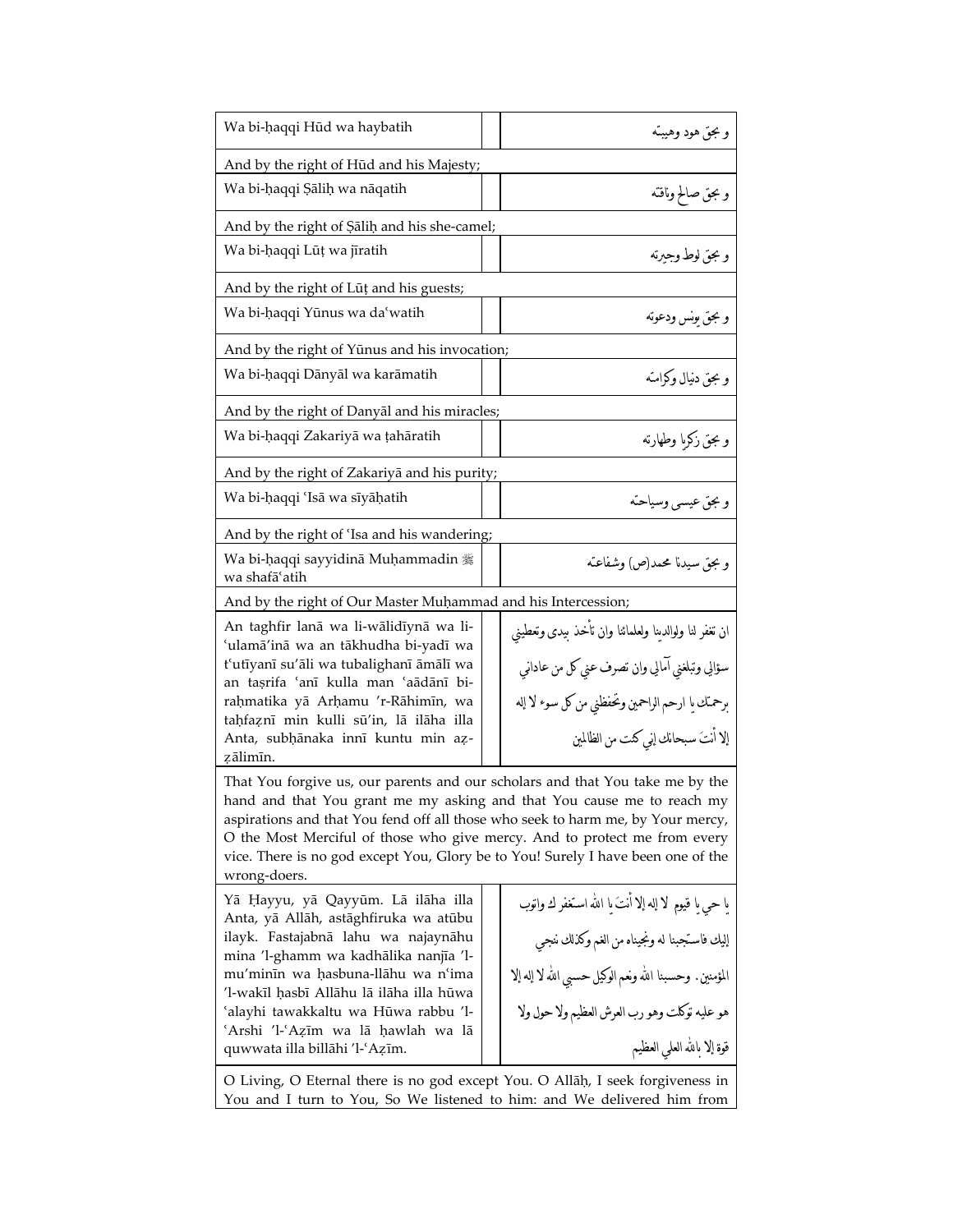distress: and thus do We deliver those who have faith. God is enough for us, the best Disposer of affairs; God sufficeth me: there is no god but He: On Him is my trust,- He the Lord of the Throne (of Glory) Supreme!" And there is no strength, nor power except by God, The High, The Mighty.

Wa șalla-Allāhu 'alā sayyidinā Muhammad wa 'alā ālihi wa sāhbihi wa sallim ajmā'īn. subhānā rabbika rabbi 'l-¿Izzati ¿amā yašifūn wa salāmun ¿alā 'lmursalīn wa 'l-ħamdulillāhi rabbi 'l- ¿ālamīn.

و صلى اهلل على سيدهللا محمد وعلى آله وصحبه وسلم أجمعين. سبحان ربك رب العزة عما يصفون وسلام على المرسلين والحمد هلل رب العالمين.

May God bless our master Muḥammad, His Family and Companions altogether. Glory to Allah, the Lord of the Throne: (High is He) above what they attribute to Him! And Peace on the Messengers and all Praise is due to the Lord of the worlds.

Bismillāhi 'r-Raḥmāni 'r-Raḥīm.

Allāhumma innī as'aluka bi mushāhadati asrāri 'l-muħibbīn wa bi 'l-khalwati 'llatī khașașta bihā sayyid al-mursalīn ħīna asrayta bihi laylat assāb'i wa 'l-'ishrīn an tarham qalbī alħazīn wa tujīb d¿awatī yā Akram al-Akramīn yā Arħamar-Rāħimīn. Wa šalla-Allāhu ¿alā sayyidinā Muhammadin wa 'alā ālihi wa şāḥbihi wa sallim ajmā¿īn.

بسم الله الرحمن الرحيم. ثم نقول اللهم اني أسألك بمشاهدة اسرار المحبين وبالخلوة التي خصصت بها سيد المرسلين حين اسريت به ليلة السابع والعشرين ان ترحم قلبي الحزين وتجيب دعوتي يا أكرم الأكرمين ىا ارحم الراحمين وصلى الله على سيدنا محمد وآله وصحبه أجمعين.

In the name of God, the Beneficent, the Merciful.

O God, surely I beseech You by the witnessing of the secrets of the Lovers and the seclusion which you hath specified with the Master of Messengers when You raised Him on the Night of the 27th. And to pity my sorrowful heart and to answer my plea, O Most Generous of those who show generosity, O Most Merciful of those who show mercy. May God bless our master Muḥammad, His Family and all his Companions and greet them with peace.

Bismillāhi 'r-Raħmāni 'r-Raħīm.

Lā illāha ill-Allāh Muħammadu Rasūlullāh yā Rahmān yā Rahīm yā Musta'an yā Allāh yā Muḥammad šalla-Allāhu ¿alayhi wa sallam. Yā Abā Bakr, yā 'Umar, yā 'Uthmān, yā 'Alī, yā Ħasan, yā Ħusayn, yā Yahyā; yā Ħalīm, yā Allāh, wa lā ħawlah wa lā quwwata illa billāhi 'l-'Aliyyi 'l-'Azīm.

سم الله الرحمن الرحيم لا إله إلا الله محمد رسول الله ما رحمن ما رحيم ما ستعان يالله يا محمد صلى الله عليه وسلم، يا أبا بكر يا عمر يا عثمان يا علي يا حسن يا حسين يا يحي يا حليم ما الله ولا حول ولا قوة إلا مالله العلمي العظيم.

In the name of God, the Beneficent, the Merciful.

There is no god except God, Muhammad is the Messenger of God; O Merciful, O Beneficent One, O Musta'ān, O God; O Muḥammad peace and blessings be upon him. O Abū Bakr; O 'Umar; O 'Uthmān; O 'Alī; O Ḥasan; O Ḥusayn; O Yaḥyā; O Forbearing One, O God. There is no power and no strength save in God, the Most High, the Great.

Astaghfirullāh Dhā 'l-Jalāli wa 'l-Ikrām min jamī¿i 'dh-dhunūb wa 'l-āthām. Āmīn. استغفر الله ذو الجلال والإكرام من جميع الذنوب والآثام